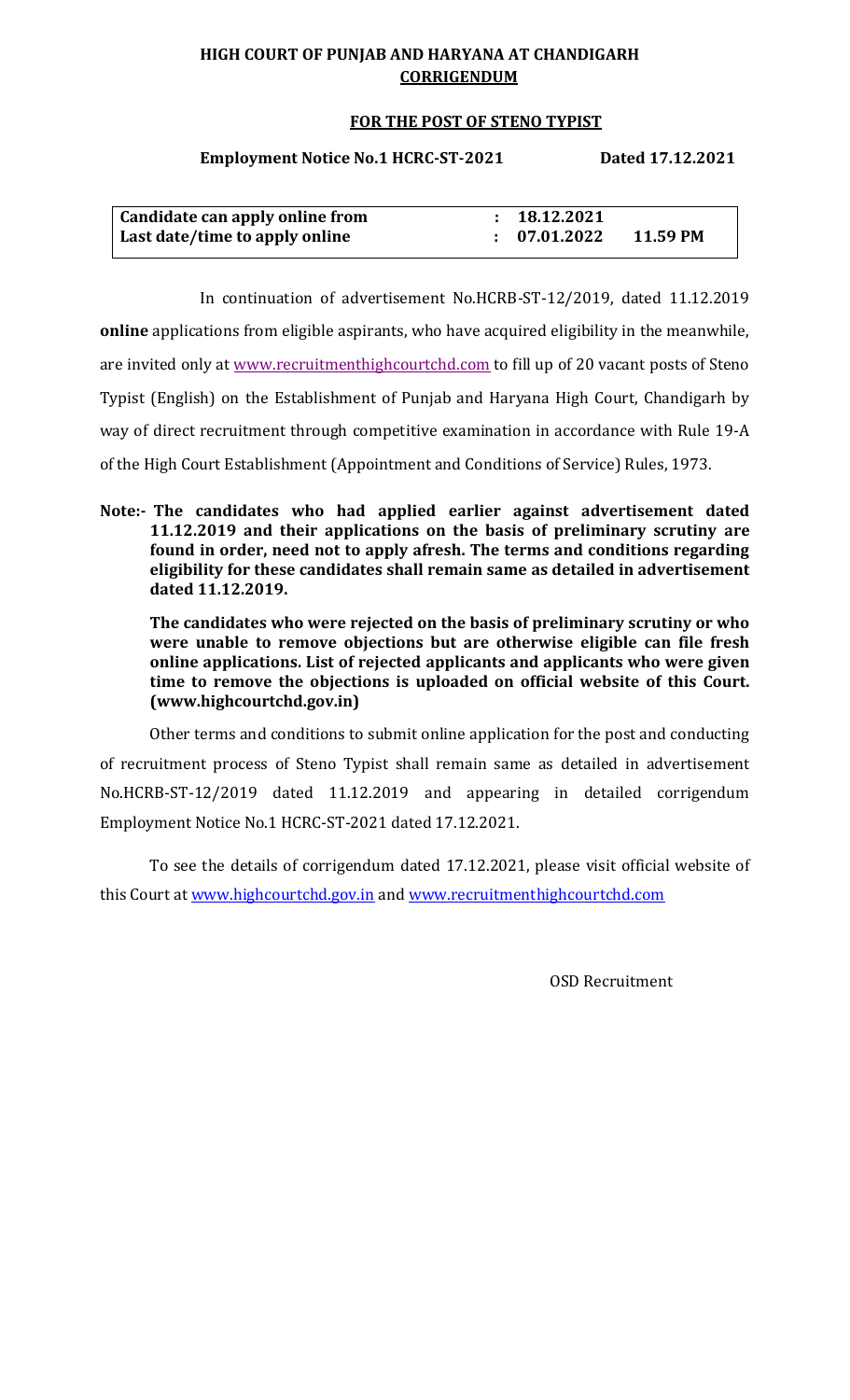#### **HIGH COURT OF PUNJAB AND HARYANA AT CHANDIGARH**

**No.\_\_\_\_\_\_\_\_\_\_ Rec.Cell Dated 17.12.2021**

#### **CORRIGENDUM OFFICE CIRCULAR**

In continuation of Office Circular No. 740/Spl./ Rec.Cell Dated 13.12.2019 and Corrigendum No. 30/Spl/Rec.Cell Dated 07.01.2020, applications from eligible officials of this Court, those who have acquired eligibility in the meanwhile, are invited to fill up 10 vacancies (subject to alteration on both sides) of Steno-typists (English) on the Establishment on this Court in terms of rule 19-A of the High Court Establishment (Appointment and Conditions of Service) Rules, 1973. The last date to submit off-line application, complete in all respects as per proforma enclosed, is **07.01.2022** (upto 5:00 p.m.), which would also be the cut-off date for determining eligibility.

Those officials who had applied earlier against Office Circular dated 13.12.2019 and their applications on the basis of preliminary scrutiny were found in order, need not to apply afresh. The terms and conditions regarding their eligibility shall remain same as detailed in Office Circular dated 13.12.2019 and corrigendum dated 07.01.2020.

The candidates who wish to apply against this circular, their eligibility with regard to qualifications and other conditions of eligibility etc will be determined as on last date of submission of application form i.e. **07.01.2022.**

Note:- The employees can either apply for vacancies advertised for general public or reserved for the employees only, but, they don't have the option to apply for both.

OSD Recruitment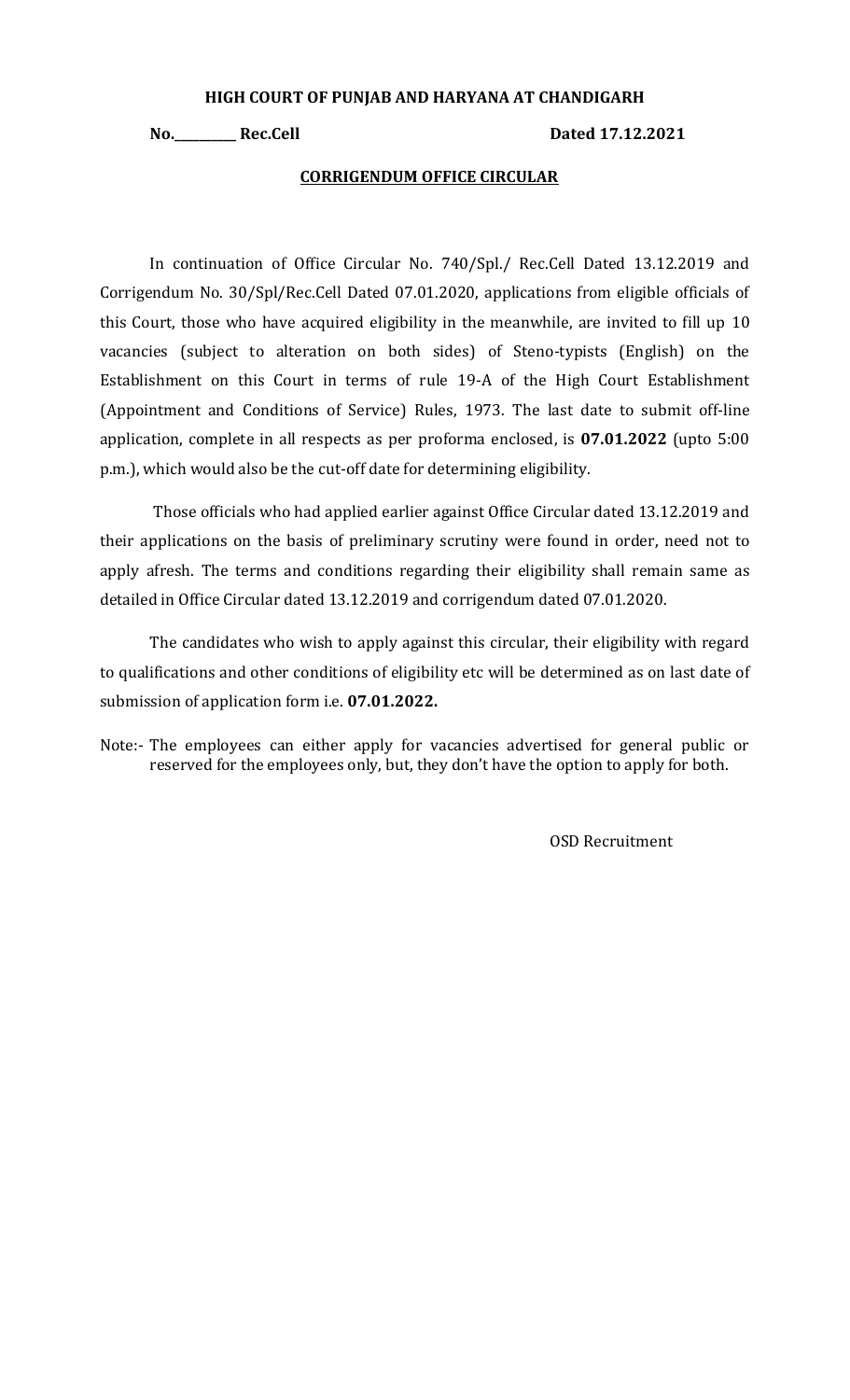## **HIGH COURT OF PUNJAB AND HARYANA At CHANDIGARH**

### **CORRIGENDUM**

## **FOR THE POST OF STENO TYPIST**

# **Employment Notice No.1 HCRC-ST-2021 Dated: 17.12.2021**

| Candidate can apply online from | : 18.12.2021 |          |
|---------------------------------|--------------|----------|
| Last date/time to apply online  | : 07.01.2022 | 11.59 PM |

In continuation of advertisement No.HCRB-ST-12/2019, dated 11.12.2019 **online** applications from eligible aspirants, who have acquired eligibility in the meanwhile, are invited only at [www.recruitmenthighcourtchd.com](http://www.recruitmenthighcourtchd.com/) to fill up of 20 vacant posts (subject to alteration on both sides without any prior notice) (break-up of vacancy is General-16, SC/ST/BC-02, Ex-Servicemen-01 and Persons with benchmark Disability i.e. Lower Limb Disability -01) of Steno Typist (English) on the Establishment of Punjab and Haryana High Court, Chandigarh by way of direct recruitment through competitive examination in accordance with Rule 19-A of the High Court Establishment (Appointment and Conditions of Service) Rules, 1973. Duty hours of the selected candidates may extend beyond normal working hours and even at odd hours without any extra payment or allowances. The selected candidates shall be subjected to medical tests as may be prescribed.

**Note:- The candidates who had applied earlier against advertisement dated 11.12.2019 and their applications on the basis of preliminary scrutiny are found in order, need not to apply afresh. The terms and conditions regarding eligibility for these candidates shall remain same as detailed in advertisement dated 11.12.2019.**

**The candidates whose candidature has been rejected on the basis of preliminary scrutiny or who were unable to remove objections but are otherwise eligible can file fresh online applications. List of rejected applicants and applicants who were given time to remove the objections is uploaded on official website of this Court. (www.highcourtchd.gov.in)**

| 1. | Pay Scale      | As per Schedule-I of High Court Establishment (Appointment and<br>Conditions of Service) Rules, 1973, the pay scale attached with the |                                                                         |  |  |
|----|----------------|---------------------------------------------------------------------------------------------------------------------------------------|-------------------------------------------------------------------------|--|--|
|    |                |                                                                                                                                       | post of Steno Typists on the Establishment of this Hon'ble Court is Rs. |  |  |
|    |                |                                                                                                                                       | 10300-34800 P.B.+ 3200 G.P.                                             |  |  |
| 2. | The            | (i)                                                                                                                                   | Minimum of the Pay Band of the post and T.A. only during                |  |  |
|    | Salary/Fixed   |                                                                                                                                       | probation period as prescribed in High Court Establishment              |  |  |
|    | Emoluments     |                                                                                                                                       | (Appointment and Conditions of Service) Rules, 1973.                    |  |  |
|    | to be paid the | (ii)                                                                                                                                  | After successful completion of the probation period, the                |  |  |
|    | selected       |                                                                                                                                       | directly recruited Steno Typists will be entitled to receive the        |  |  |
|    | candidates in  |                                                                                                                                       | salary equivalent to the minimum of the pay band of that post           |  |  |
|    | the light of   |                                                                                                                                       | including grade pay and all other allowances                            |  |  |
|    | Punjab         | (iii)                                                                                                                                 | The period of probation including extended period of                    |  |  |
|    | Government     |                                                                                                                                       | probation, if any, will not be counted (in service tenure) in the       |  |  |
|    | No.<br>Letter  |                                                                                                                                       | time scale of pay.                                                      |  |  |
|    | 7/204/2012-    | (iv)                                                                                                                                  | If the employee was already working with the Government of              |  |  |
|    | 4F.P.1/66      |                                                                                                                                       | Punjab, meaning thereby, if he is having any lien on any post           |  |  |
|    | dated          |                                                                                                                                       | then during the period of probation of the new post, he will be         |  |  |
|    | 15.01.2015.    |                                                                                                                                       | entitled to receive the pay of the previous post on which he is         |  |  |
|    |                |                                                                                                                                       | having a lien. However, as per the decision dated 20.05.2019            |  |  |

**Pay:-**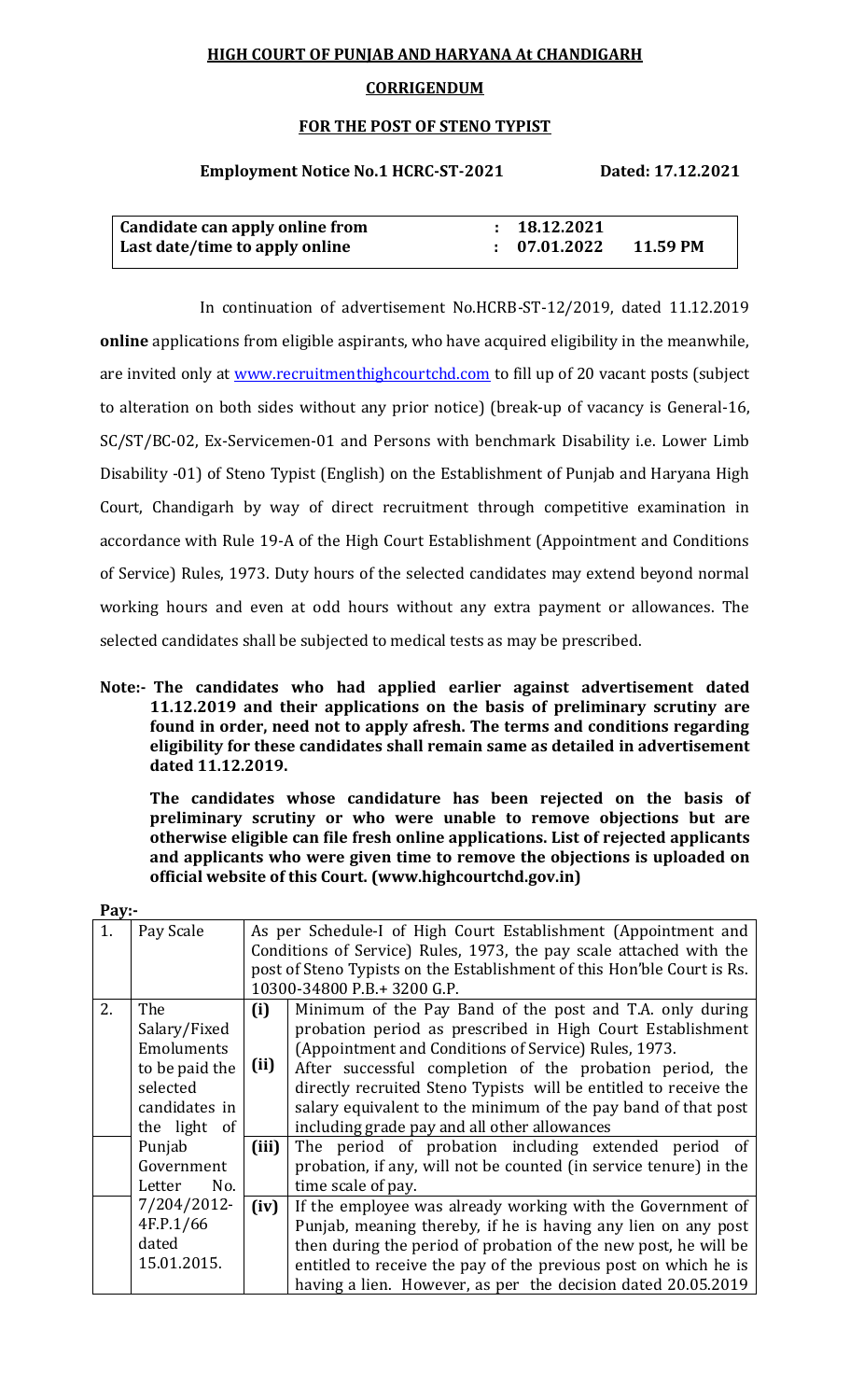|     | of Hon'ble Administrative Committee of this Court, the benefit<br>of this clause be also extended to the employees coming from<br>the state of Haryana and other states through proper channel<br>under direct recruitment quota on the establishment of this<br>Court.                                                                                                                                                                                                                     |
|-----|---------------------------------------------------------------------------------------------------------------------------------------------------------------------------------------------------------------------------------------------------------------------------------------------------------------------------------------------------------------------------------------------------------------------------------------------------------------------------------------------|
| (v) | However, vide office order dated 22.01.2016 issued vide Endst.<br>No. 1920/Exc. Cell dated 27.01.2016 whereby letter No.<br>7/204/2012-4F.P.1/1049 dated 21.12.2015 received from<br>Government of Punjab has been duly adopted by this Hon'ble<br>Court for its employee wherein it has specifically been clarified<br>that employee who get lower salary than D.C. Rate/Labour Rate<br>will get amount equal to the salary as per D.C. rate/labour rate<br>during their probation period. |

## **Qualification:-**

2. The minimum qualification for the post is Graduation or equivalent thereto from a recognized University and has proficiency in operation of computers (Word processing and Spread sheets).

3. Merely satisfying eligibility criterion does not entitle candidates to be called for test. High Court reserves the right to adopt any short listing criterion to call the candidates for the test.

4. Candidates must possess requisite qualification(s) as on cut-off date i.e **07.01.2022.**

# **Age:-**

5. The minimum and maximum age limit as on **07.01.2022** for the candidates shall be 18 years and 30 years respectively for all categories. However, upper age relaxation for the candidates belonging to SC/ST/BC, Persons with benchmark Disability, Ex-Servicemen is as under:-

| 0I  | SC/ST/BC                          | 3 years                         |
|-----|-----------------------------------|---------------------------------|
| 02) | Persons with benchmark Disability | 10 years over and above the     |
|     |                                   | prescribed upper age limit.     |
| 03) | Ex-Servicemen                     | By number of years equal to his |
|     |                                   | defence service plus 3 years    |

# **Reservation:-**

6. Benefit of reservation against SC/ST/BC and fee relaxation in this recruitment shall be available only to those who have got a SC/ST/BC certificate issued by the States of Punjab, Haryana and UT Chandigarh and are also domiciled/permanent residents of these States/UT Chandigarh. All SC/ST/BC category applicants of other areas shall be treated in General Category and shall fill their category as "General". **The applicants claiming reservation have to produce original documents in support of their claim at the time of testimonial checking along with downloaded filled application form with other supporting documents**.

7. Applicants belonging to BC Category shall ensure that they fulfill necessary conditions as to exclusion of Creamy Layer as per the Rules applicable in their respective States/UT, Chandigarh. They, besides production of BC Certificate shall have to furnish an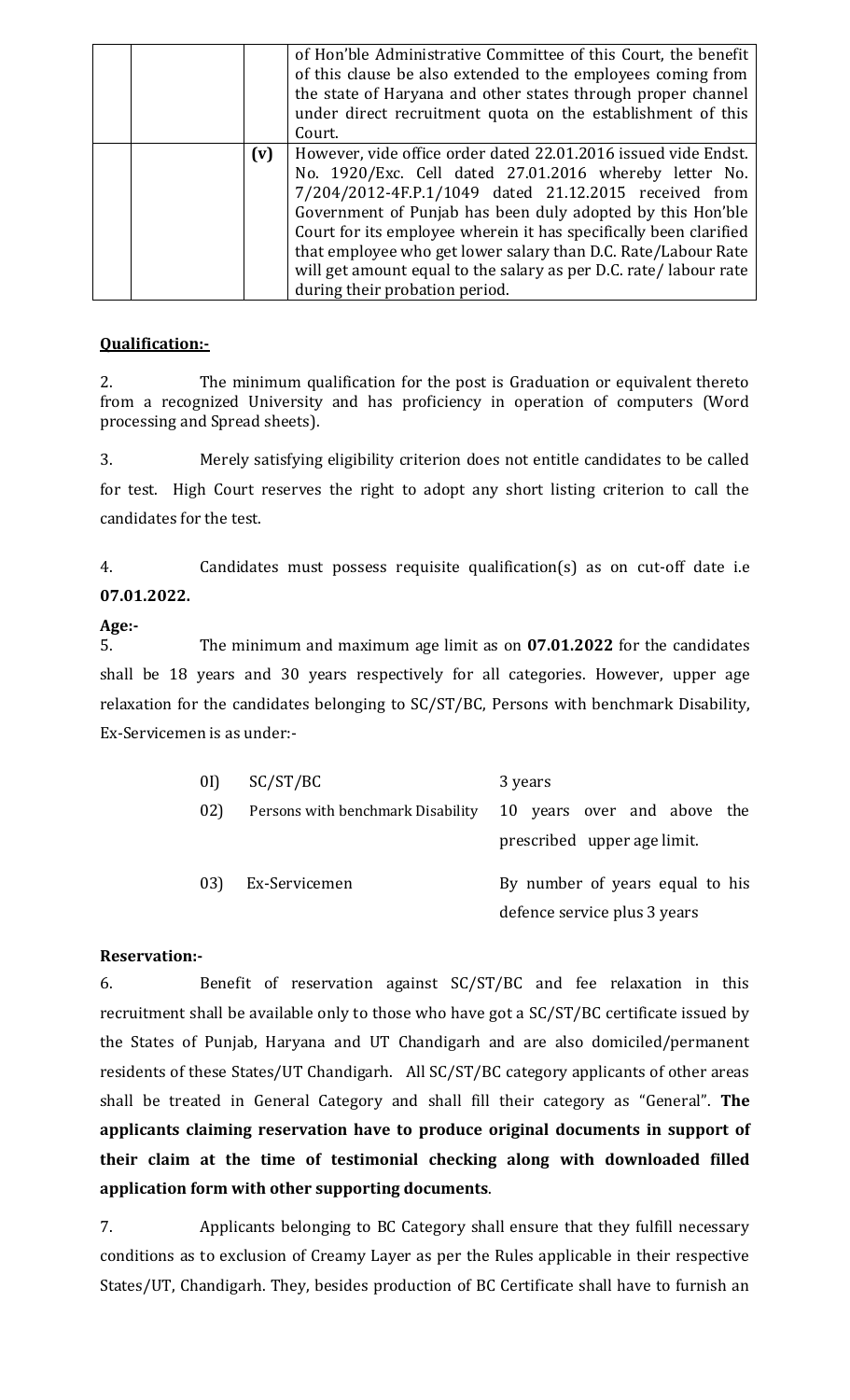undertaking on the format as per Affidavit/Undertaking **Annexure 'I' at the time of testimonial checking along with downloaded filled application form with supporting documents.**

8. Benefit of reservation under Ex-Servicemen (ExSM) category is available only to Ex-Servicemen (ExSM) themselves and not to their dependents. **They shall have to produce original as well as self attested complete copy of discharge book along with downloaded filled application form with supporting documents at the time of testimonial checking, otherwise no benefit of reservation would be given.**

9. Reservation for Persons with benchmark Disabilities (PH) will be governed by Rules adopted/framed by High Court amended from time to time and the relevant provision of law.

# **Application Fee**:-

10. The applicants who have got SC/ST/BC certificate issued by the States of Punjab, Haryana & UT Chandigarh and are also domiciled/ permanent residents of States of Punjab, Haryana and UT Chandigarh shall have to pay an application fee of Rs.**250/-**. The applicants belonging to Ex-Servicemen and Persons with Disability (PH) categories shall have to pay Rs.**250/-** . All General Category/other applicants shall have to pay an application fee of Rs.**500/-**. All fee shall be made through electronic mode. The fees once paid will not be refundable in any circumstances.

Candidate must pay the fee as per his/her category very carefully. Short payment/payment of less fee by selecting wrong category shall have the effect of rejection of candidature.

## **Selection Criterion:-**

11. Candidates shall be required to take down dictation at the speed of 80 w.p.m. in English Shorthand and to transcribe (word processing test) the same on the computer at the speed of 20 w.p.m. No candidate shall be considered to have qualified the test, if he/she commits more than 6% mistakes (of the dictated passage). Spread sheet test shall be only qualifying nature, of 10 marks and of 10 minutes duration. To qualify spread sheet test, a candidate shall have to secure 40% or more i.e. 4 or more marks. Select list(s) of the qualified candidates will be prepared strictly on the basis of merit in the word processing/transcription test.

The decision of Hon'ble Recruitment Committee in all matters relating to acceptance or rejection of an application, eligibility/suitability of the applicants, mode/criteria for selection etc. shall be final and binding on the applicants. The Hon'ble Recruitment Committee may shortlist the candidates at any stage of the recruitment process. Merely satisfying the eligibility criteria does not entitle the applicant to be called for examination. Hon'ble Recruitment Committee reserves the right to alter/modify or change any of the terms and conditions including selection criteria etc. spelt out in the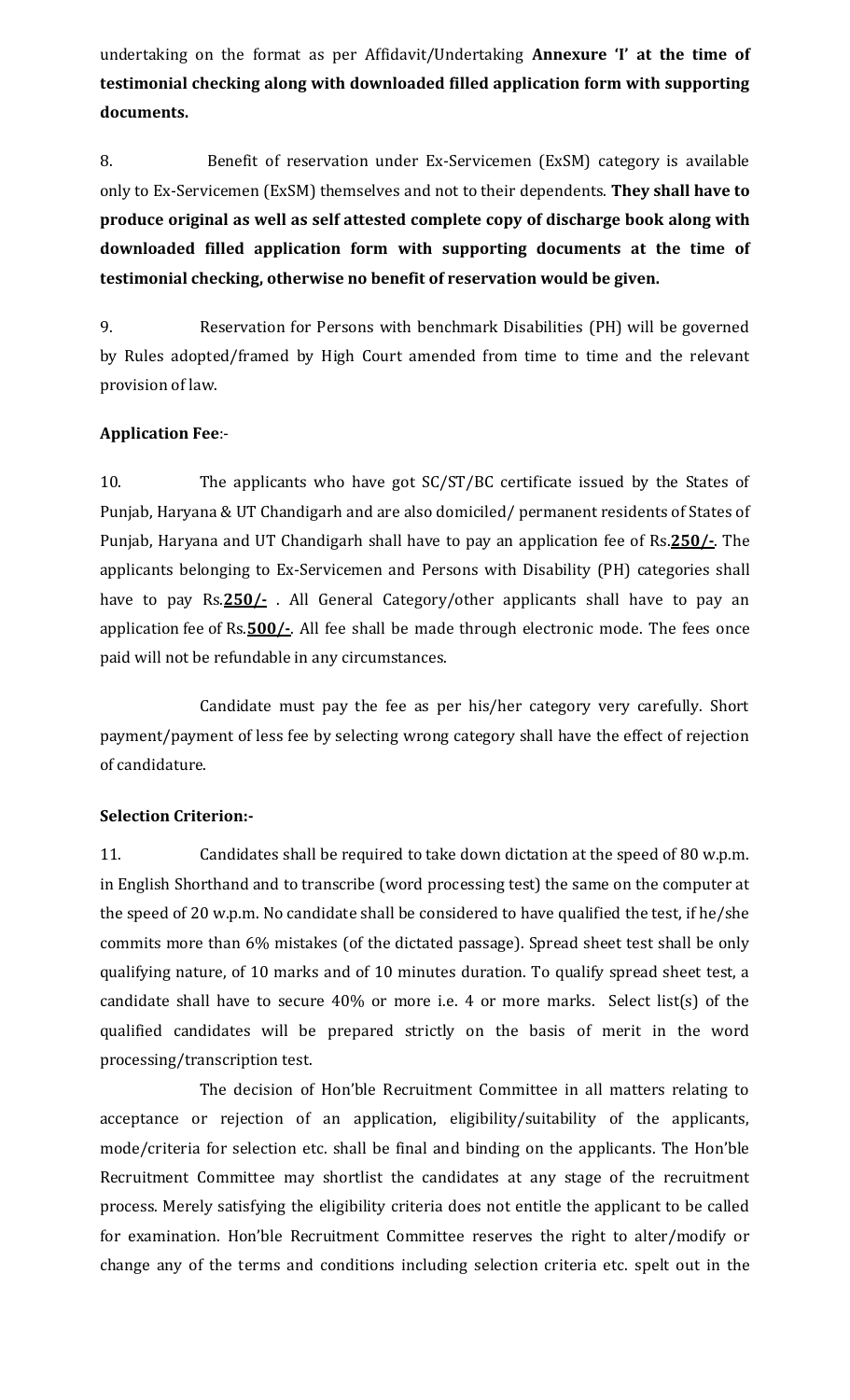advertisement and corrigendum. No inquiry or correspondence shall be entertained in this regard.

# **Last Date:-**

12. The last date to fill online application i.e. **07.01.2022** is the last date to determine eligibility qua age, qualification etc.

# 13. **Other Important Instructions:-**

Candidates who are working in Government Departments/Semi-Government Departments/Corporations/Boards are required **to submit 'No Objection Certificate' ( Annexure-II) issued by respective head of the Department at the time of checking of testimonials along with downloaded filled application form with supporting documents.** The employees who are working on contract or adhoc basis are not considered as Government Employee and they shall apply as non-departmental candidates.

14. Candidates shall have to submit Affidavit/Undertaking **Annexure 'III'** about his/her previous employment, if any, **at the time of checking of testimonials along with downloaded filled application form with supporting documents.** Previous employment(s) means any employment(s) in Government Departments/Semi-Government Departments/Corporations/Boards which candidate already left.

15. Candidates shall have to submit Affidavit/Undertaking **Annexure 'IV'** about any of their close relative is working in the Establishment of High Court or any Subordinate Court in the States of Punjab, Haryana and Chandigarh **at the time of checking of testimonials along with downloaded filled application form with supporting documents.** The close relative means Husband, Wife, Father, Father-in-Law, Mother, Mother-in-Law, Brother, Brother-in-Law, Sister, Sister-in-Law.

**16.** The admission of the applicants at all stages of the recruitment process will be purely provisional and subject to their satisfying the prescribed eligibility conditions by way of furnishing documentary proof in support thereof. If on verification at any stage before or after the said process and even after the completion of selection process, it is found that an applicant does not fulfill any of the eligibility condition, his/her candidature shall stand cancelled without any further notice and with consequential effect.

17. Candidates should ensure that they fulfill all the eligibility conditions for admission to the examination as on the last date of submission of online application form.

18. Candidate having more than one living spouse shall not be eligible for appointment.

19. All other terms and conditions of recruitment not covered in the corrigendum shall be regulated as per the relevant provisions of the High Court Establishment (Appointment and Conditions of Service) Rules, 1973, as amended from time to time.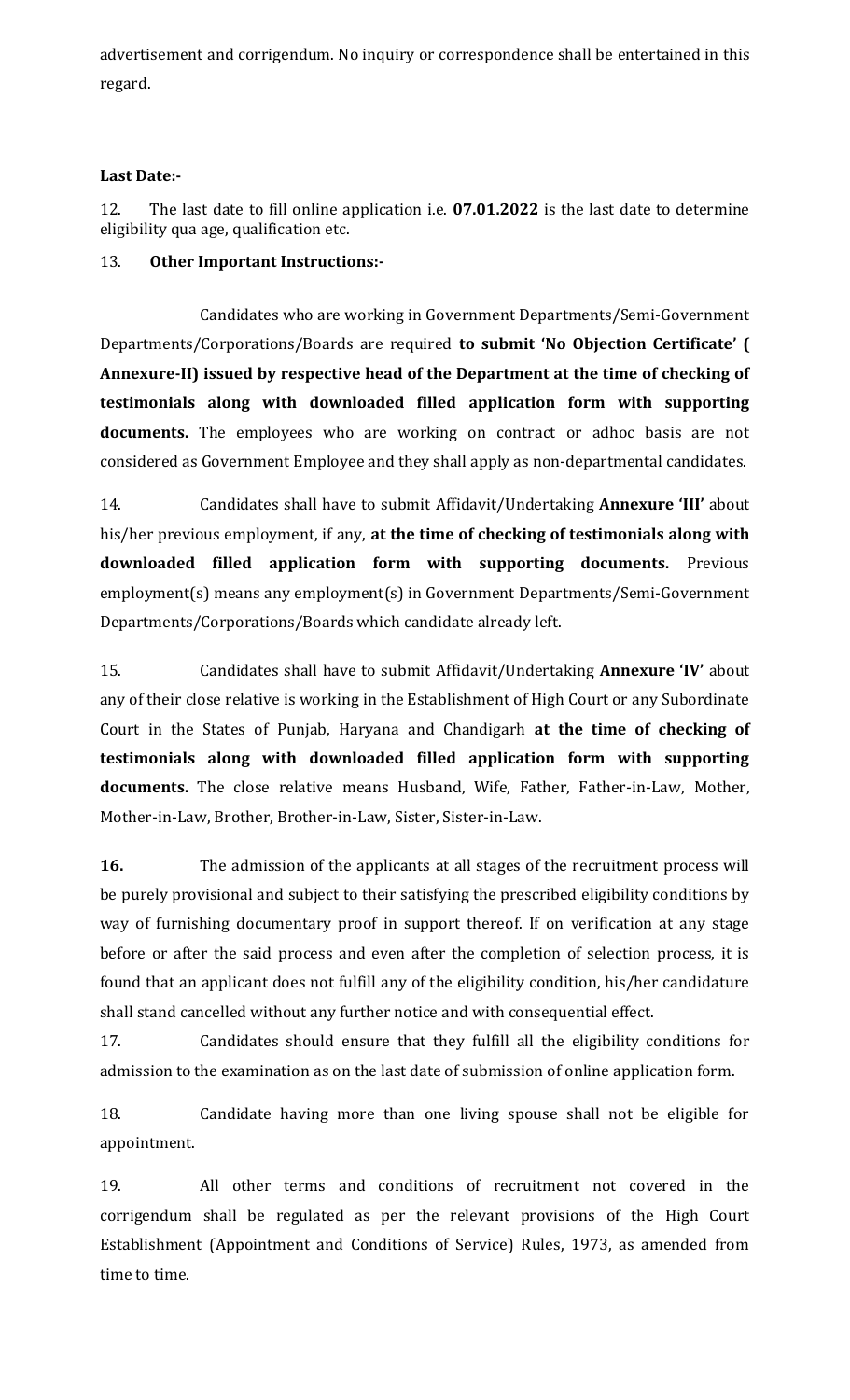20. All announcements regarding this recruitment process will be notified on the official website of this Court i.e. (www.highcourtchd.gov.in) as well as on [\(www.recruitmenthighcourtchd.com\)](http://www.recruitmenthighcourtchd.com/). The candidates are advised to keep on visiting the official website of this Court. High Court shall not be responsible for missing or non-receipt of any information on account of his/ her failure to checkup with the official website of High Court i.e. [www.highcourtchd.gov.in](http://www.highcourtchd.gov.in/) and on recruitment cell **Web Portal i.e.**  [www.recruitmenthighcourtchd.com.](http://www.recruitmenthighcourtchd.com/)

## **21. E-ADMIT CARD:-**

E-Admit Cards of provisionally eligible applicants will be uploaded on the website. Applicants will also receive E-mails/SMS in this regard. The applicants are to download and get print out of their E-Admit Cards by visiting the website [www.recruitmenthighcourtchd.com](http://www.recruitmenthighcourtchd.com/) again by entering their registration ID and password. **Admit Cards shall not be sent by post.** Mere issuance of provisional E-Admit Card does not imply that applicant has fulfilled all the eligibility conditions given in the advertisement and application is subject to subsequent scrutiny and the application can be rejected, if the applicant is found to be not fulfilling the eligibility conditions at any point of time.

The applicants shall paste his/her photograph, duly attested by a Gazetted Officer/Self-attested on the E-Admit card. The photograph must be same as uploaded by the applicant in his/her online application. In case of non-matching of photograph with the uploaded photograph, applicant will not be allowed to enter the examination centre and no request in this regard will be entertained in any circumstances at that time or anytime later.

### **22. DATE OF EXAMINATION**

The exact date will be notified on the website of Punjab and Haryana High Court at Chandigarh i.e. <u>[www.highcourtchd.gov.in](http://www.highcourtchd.gov.in/)</u> as well as on **(**[www.recruitmenthighcourtchd.com](http://www.recruitmenthighcourtchd.com/)**)** and candidates are advised to regularly visit the website.

## **23. IMPORTANT INSTRUCTIONS**

- **i)** Applicants are advised to visit the website of Punjab and Haryana High Court and check their E-mail accounts (inbox as well as spam box) regularly for updates regarding exam, Result and other important information. Unnecessary correspondence with Punjab and Haryana High Court should be avoided.
- **ii)** A candidate, whether he/she belongs to General or reserve category, can submit only one application for a particular category. In case, more than one application are received, his/her all applications are liable to be rejected.
- **iii)** The conditions of employment/service, reservation and all other conditions of recruitment not covered in the above Notice shall be regulated as per the instructions of the High Court Establishment (Appointment and Conditions of Service) Rules, 1973 as amended from time to time.
- **iv)** Merely satisfying the eligibility criteria does not entitle the applicant to be called for examination. **Hon'ble Recruitment Committee reserves the right**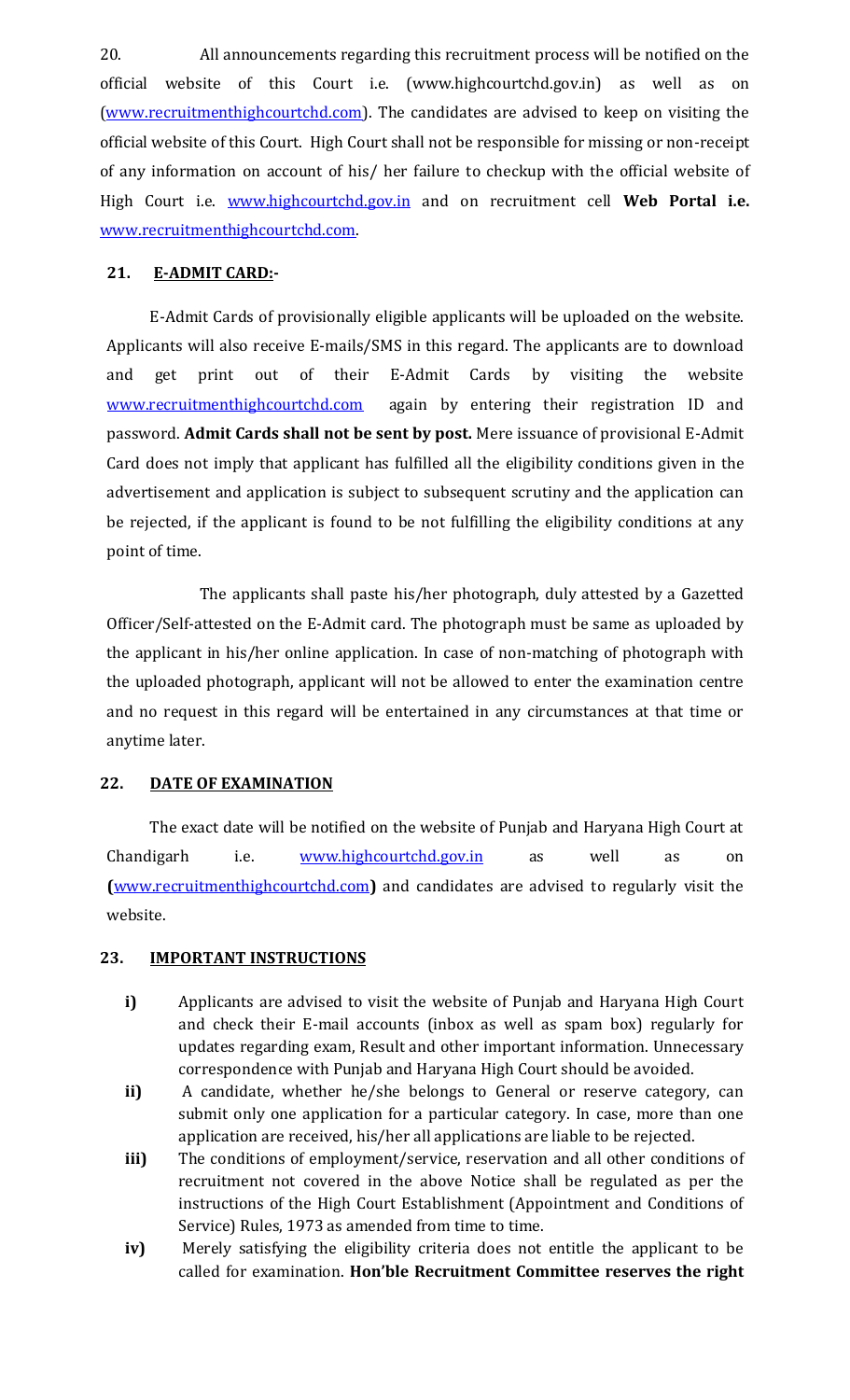**to alter/modify** or change any of the terms and conditions including selection criteria etc. spelt out in the advertisement.

- **v)** The certificate for the claim of reservation must be issued by the competent authority. The said certificate must be latest. Candidate besides possessing the relevant caste certificate shall also possess the domicile/residence certificate issued by the competent authority.
- **vi)** No TA/DA shall be paid to the applicants for appearing in the exam and checking of original testimonials/interaction.
- **vii)** Category once filled by the candidates shall be sacrosanct and no change shall be permitted at any stage of the recruitment process, thereafter.
- **viii)** An online application which is incomplete in any respect shall be liable to be rejected summarily.
- **ix)** The venue, date, time of the exam and result will be informed to the candidates on the website [www.recruitmenthighcourtchd.com](http://www.recruitmenthighcourtchd.com/)**.** However, it shall be the **responsibility of the candidates to keep themselves updated about the same. Punjab and Haryana High Court shall not be responsible in any manner in case, candidate could not appear in the exam/any other stage due to non visiting of website, where important information regarding different stages in uploading or for getting the E- mail in spam box of email account of the candidate.**
- **x)** The original documents shall be produced by the candidates as and when demanded.
- **xi)** No candidate is allowed in the examination centers with mobile & other baggage material during the examination.
- **xii)** The candidature of candidate who conceals any material fact or furnishes any false information may be rejected by the Hon'ble Recruitment Committee at any stage.
- **xiii)** In case any discrepancy in advertisement published in various newspapers etc., the content as put on the official website of Punjab and Haryana High Court i.e. [www.highcourtchd.gov.in](http://www.highcourtchd.gov.in/) as well as on [www.recruitmenthighcourtchd.com](http://www.recruitmenthighcourtchd.com/) will prevail.
- **xiv)** Hon'ble Committee reserves the right to conduct the examination anywhere within the jurisdiction of High Court of Punjab and Haryana.
- **xv)** Online application form is available only on <u>www.recruitmenthighcourtchd.com</u> . Punjab and Haryana High Court shall not be responsible for any kind of cheating, phishing and fraudulent activity by illegitimate way on the internet, in respect of online application fee and form.

## **24. HELPLINE**

|                                                | For any query regarding terms and   0172-2718123 |  |  |  |
|------------------------------------------------|--------------------------------------------------|--|--|--|
|                                                | conditions of Advertisement                      |  |  |  |
|                                                | For any technical query and online   9056098143  |  |  |  |
|                                                | payment                                          |  |  |  |
| All working days between 09:30 A.M. to 5:00P.M |                                                  |  |  |  |

### **25. HOW TO APPLY ONLINE**

### **GUIDELINES/INSTRUCTIONS RELATING TO ONLINE APPLICATION FORM**

**Candidates are advised to read the detailed Advertisement before filling up the Application.**

**Candidates are strictly directed to check whether their Final Online application Status is Completed or Pending by login on the link i.e. [http://](http://www.sssc.gov.in/candidatefinalsubmithr.aspx)** [www.recruitmenthighcourtchd.com](http://www.recruitmenthighcourtchd.com/)**, after completion of online Registration.**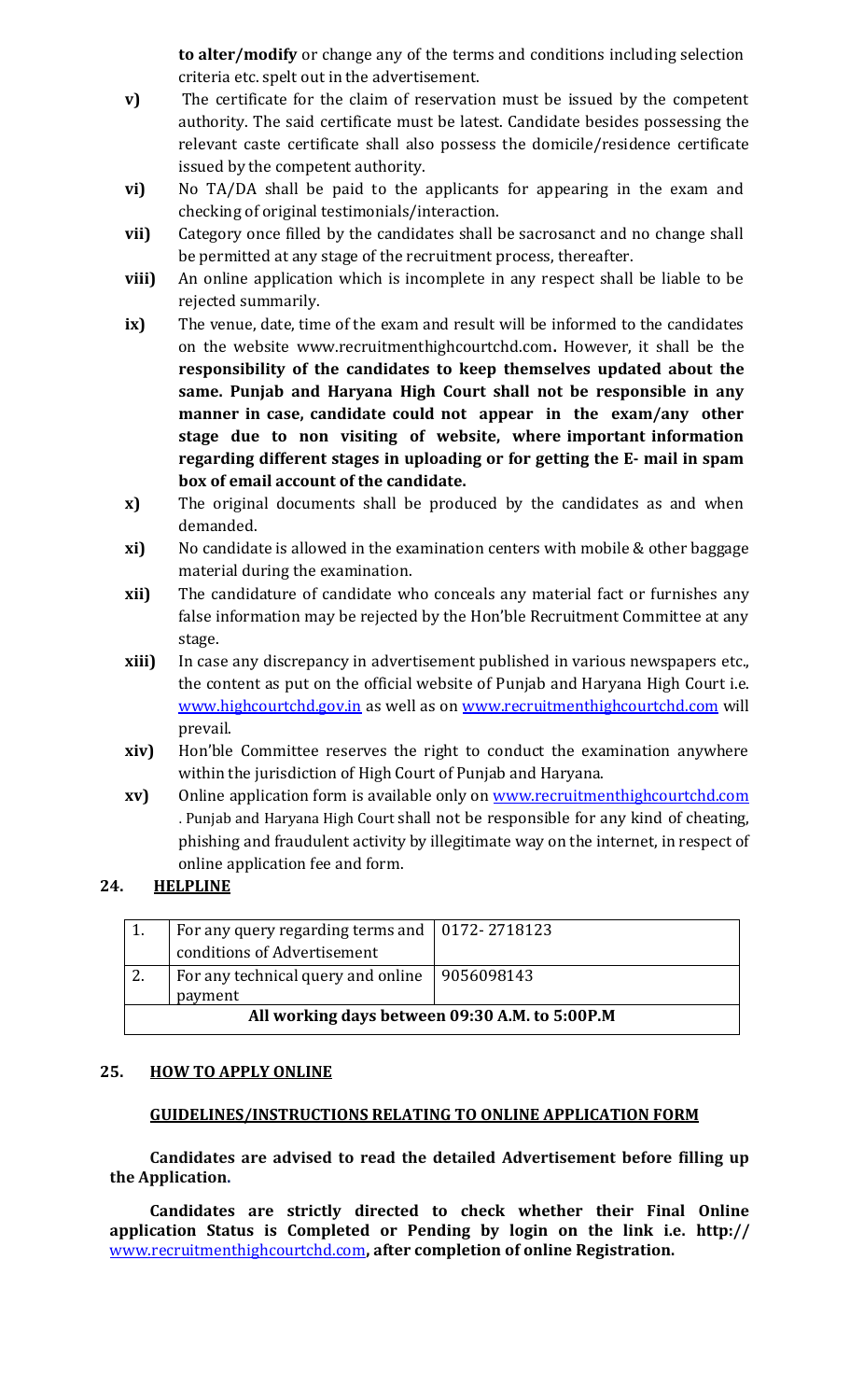## **(A) Pre-Requisites for Online Registration**

Applicants are required to have a valid personal active E-mail ID as all the information regarding recruitment process will be sent on their recorded E-Mail ID throughout the process. Applicants must give a valid Mobile number, as all the SMSs during the process will be sent on that number.

Applicant must ensure that he/she has scanned image files of his/her **latest passport size coloured PHOTOGRAPH (Size 100 x 120 pixels) & SIGNATURE (Size 160 x 70 pixels) with clear background** in PC/Pen-drive/other soft media for immediate uploading it to the website alongwith application data.

**Applicants are advised not to change their Mobile number/E-mail ID which they mentioned at the time of Registration.** Applicants are also advised not to give mobile number/E-mail ID of unknown person/stranger to avoid any future complication. Punjab Haryana High Court shall not be responsible in any manner for non delivery of SMS at any stage either due to switching off of mobile phone or if the same is out of coverage area or is out of order due to some technical fault on the part of candidate or its service provider. It shall be responsibility of the candidate to update himself/herself by visiting [www.recruitmenthighcourtchd.com](http://www.highcourtchd.gov.in/) and by checking his/her email Account/SMS regularly for important notifications.

#### **(B) Registration Step I:**

- **i.** Applicant can apply through online from anywhere where there is an access to the internet.
- **ii.** Open registration form available only on the website [www.recruitmenthighcourtchd.com](http://www.recruitmenthighcourtchd.com/) by clicking at the button **Steno Typist**.
- **iii.** Click on the button Online Registration for new user**.** Fill the registration form with all the required details.
- **iv.** Every successful registration will be allotted a unique Registration ID and Password, which will be intimated to the applicant by way of e-mail on recorded Email ID as well as by SMS on his/her mobile phone. Applicants should ensure that Registration ID and Password have been delivered on mobile phone as well as on given E-mail ID. After getting the Registration ID and Password, applicant will be redirected to online payment page showing user details and application fee depending upon his/her category. By clicking on submit button, the applicant will be redirected to online payment gateway page. Candidates opting to pay through Card, Internet Banking and UPI facility will be directed to their respective sites. Follow instructions/steps on the respective sites. Candidate will receive SMS and Email after successful payment of his/her respective fee on registered Mobile No. and Email. Thereafter, Candidate will be redirected to Registration Step-II. If at any stage, online payment is not successful, then candidate need not apply for New Registration. Candidate can again pay his/her Examination fee and complete the pending online registration process by login through Registration ID and password on Login page, already intimated through email and SMS.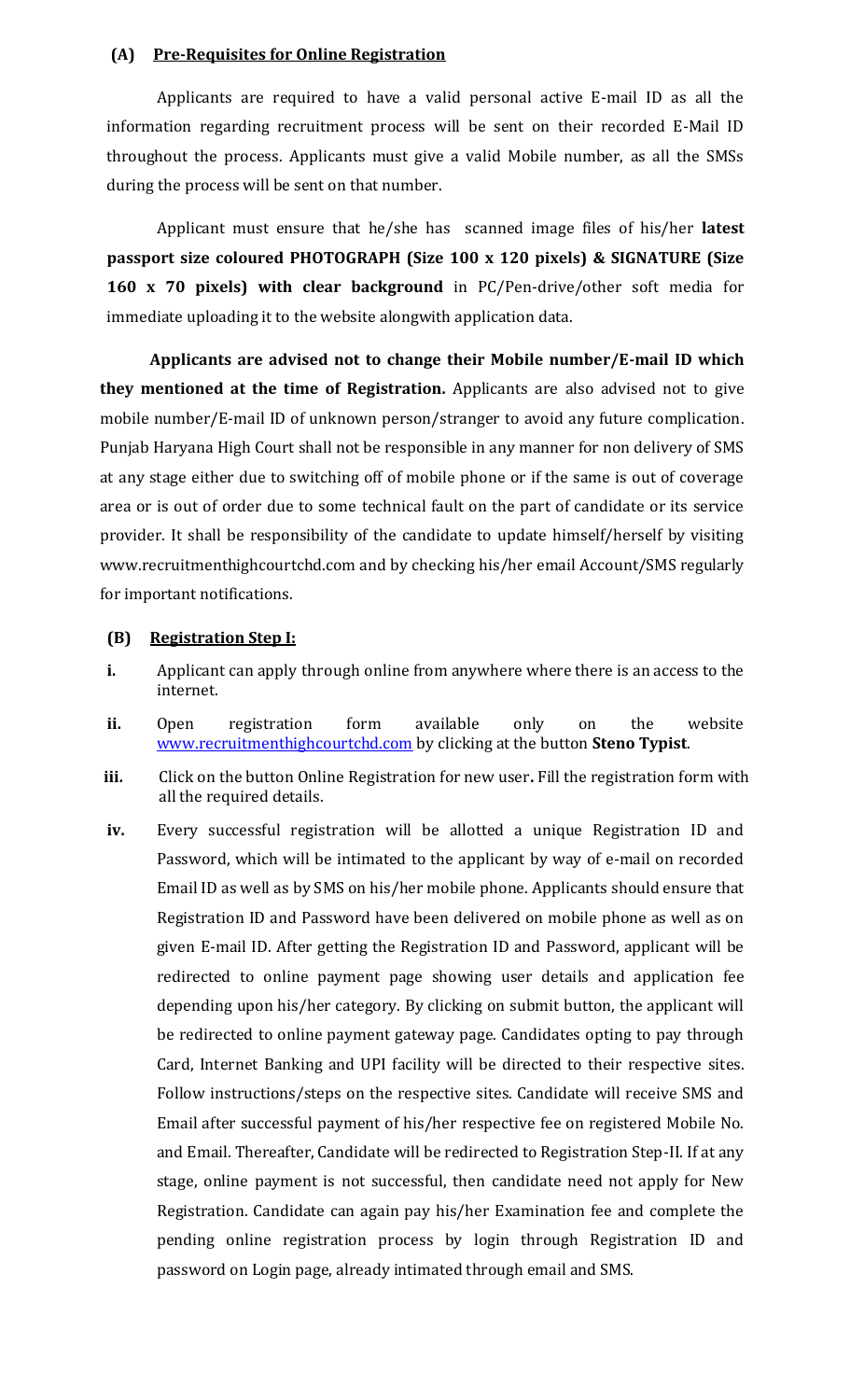If transaction of applicant is successful on Payment Gateway site, but the transaction gets terminated before returning back to Registration Step-II, due to connectivity issues etc., in such a scenario, application remains incomplete due to non‐completion of transaction cycle and the candidate is required to complete the pending online registration process by login through Registration ID and password on Login page.

 Applicants are advised in their own interest to apply online much before the closing dates and not to wait till the last date for completion of online Registration to avoid the possibility of disconnection/inability/failure to log on the website on account of heavy load on internet/website jam. Punjab and Haryana High Court shall not be responsible, if any applicant fails to apply or complete the Registration process due to aforementioned reasons. The cut-off date to apply for the post is sacrosanct, relief to the candidate to apply after cut-off date will not be granted under any circumstances.

## **(C) Registration Step II**

**i)** After depositing the fee, applicant will be redirected to Registration Step-II.

**ii)** Candidate must upload his/her photograph, signature, thumb impression and all other information as required in the online Registration Step-II Form. He/she should upload latest passport size coloured photograph (not more than three months old), signature (on white background with dark black ball pen) and his/her thumb impression. For details, please refer to Guidelines for Uploading Photograph, Signature and thumb impression available on the website **[www.recruitmenthighcourtchd.com](http://www.recruitmenthighcourtchd.com/)** Any application without uploading proper photograph, signature and thumb impression will be summarily rejected. The applicants must retain five copies of the photograph uploaded with the Application Form, with them as the same shall be required at the time of exam at later stages. Any person trying to upload irrelevant photographs or any other material would be proceeded against as per law. IP address of the computer system accessing the online application form shall be noted for security purposes.

**iii)** After doing so, applicant will have the '**Preview'** of the filled form. Applicant can edit/correct the information filled in Step II, at that time. Candidates are advised to check the information filled by them carefully before final submission of their application i.e. at the time of clicking on the button "LOCK & SUBMIT". If the information entered is correct, **APPLICANT SHOULD CLICK ON "LOCK & SUBMIT" BUTTON TO COMPLETE HIS/HER REGISTRATION PROCESS AND TO VIEW HIS/HER ONLINE APPLICATION FORM. THE APPLICANT WILL RECEIVE AN E-MAIL/SMS IN THIS REGARD. APPLICANT SHOULD TAKE A PRINTOUT OF HIS/HER 'ONLINE APPLICATION FORM' FOR FUTURE USE AND RECORD.**

**iv)** The applicant must carefully check the information before locking and submitting the same. Applicant will be responsible for any mistake made by him/her in the online application form and Punjab and Haryana High Court shall not be responsible